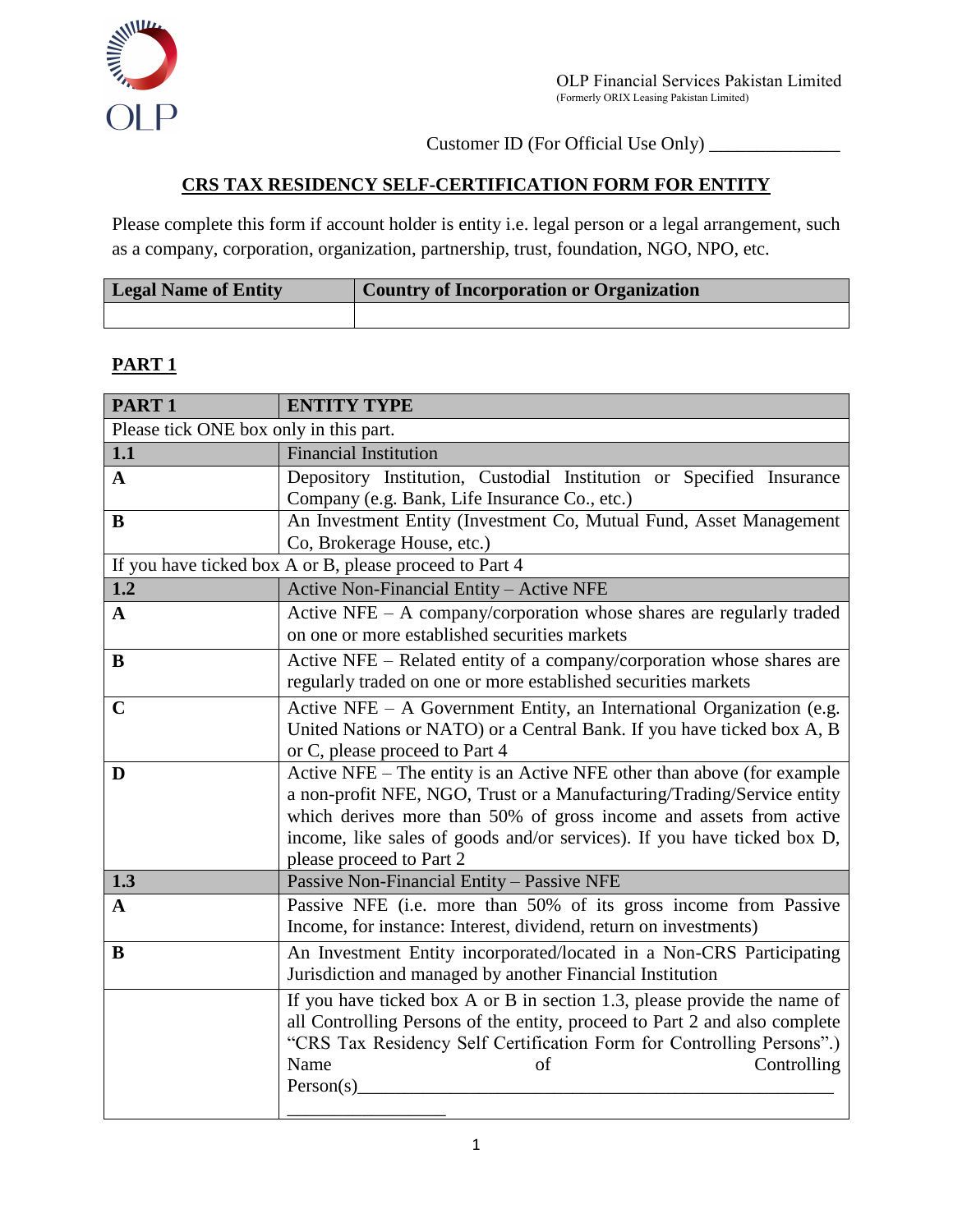

# **PART 2**

### **CRS – DECLARATION OF TAX RESIDENCY**

Is Entity tax resident of Pakistan or/and USA ONLY.

Yes (Proceed to Part 4)  $\Box$  No (Proceed to Part 3)

## **PART 3**

#### **COUNTRY OF RESIDENCE FOR TAX PURPOSE**

|  |                                      | <b>TIN</b> or     | Tick one if TIN not available |                 |                 |
|--|--------------------------------------|-------------------|-------------------------------|-----------------|-----------------|
|  | <b>Country(ies) of Tax Residence</b> | <b>Equivalent</b> | <b>Reason A</b>               | <b>Reason B</b> | <b>Reason C</b> |
|  |                                      |                   |                               |                 |                 |
|  |                                      |                   |                               |                 |                 |
|  |                                      |                   |                               |                 |                 |

| If reason B is selected, please explain in the following boxes why you are unable to obtain<br>a TIN or functional equivalent |  |  |
|-------------------------------------------------------------------------------------------------------------------------------|--|--|
|                                                                                                                               |  |  |
|                                                                                                                               |  |  |
|                                                                                                                               |  |  |

If Tax Identification Number (TIN) is not available, please tick the appropriate box with reason A, B or C as defined below and provide Supporting Evidence:

Reason A - The country/jurisdiction where the Account Holder is resident does not issue TINs to its residents

Reason B - The Account Holder is otherwise unable to obtain a TIN or equivalent number (Please provide reasons if this is selected)

Reason C - No TIN is required. (Note: Only select this reason, along-with evidence, if the domestic law of the relevant country does not require the collection of the TIN issued by such country)